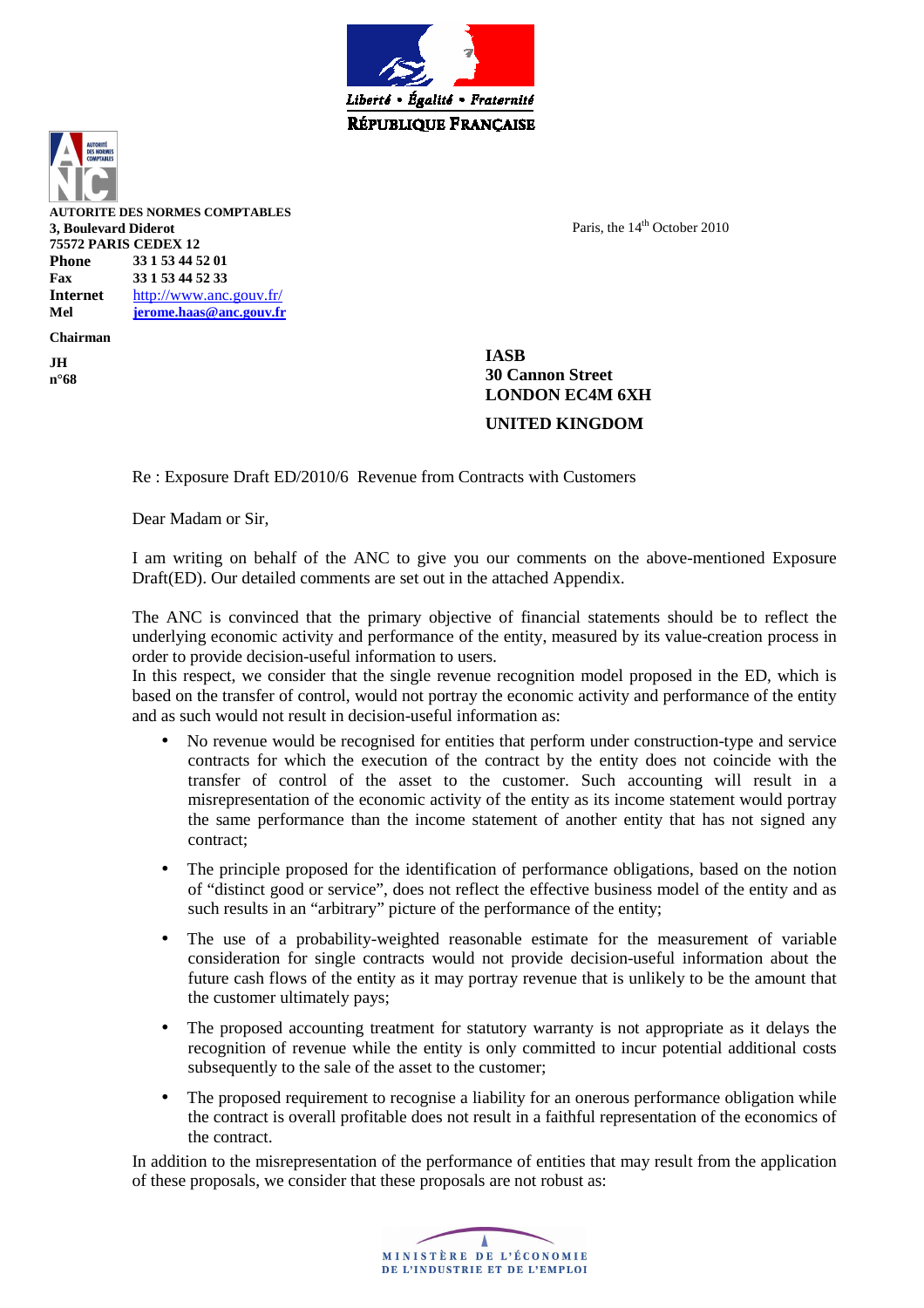- As already mentioned above, the proposed "transfer of control" principle for recognizing revenue is not sufficient as no revenue would be recognised for entities that perform under construction-type and service contracts for which the execution of the contract by the entity does not coincide with the transfer of control of the asset to the customer. In addition, the proposed principle is not operational. For example, there is still no clear guidance on the application of the transfer of control for contracts that combine the delivery of a good and of services (to a greater or lesser degree). The number of indicators of transfer of control applicable to service contracts is also in practice reduced to two. Finally another criterion than the transfer of control is used in the case of a sale of a licence;
- The guidance provided is generally simplistic as it assumes "standardised" facts and circumstances and not complex situations;
- The importance of the costs for preparers has not been appropriately weighted against the additional benefits that users will derive from this project. These costs will not only result in changes to information systems that are currently not structured around the transfer of control, or from the ED's requirements in terms of the presentation of the net asset/liability per contract but also in additional costs linked to internal controls and training. We believe that the assessment of the benefits for users by the IASB should also be made in the light of the information that entities are already providing to users through the notes or through other formats of reporting;
- Given the pervasive impacts of these proposals and the changes they represent compared to existing IFRS standards, we consider that in-depth field testing is critical in order to assess the effectiveness of the model and how it provides appropriate and consistent answers to the problems it purports to address.

We remain convinced, that addressing the accounting for contract costs in this ED without overall consideration of the other existing IFRS requirements in this respect is not appropriate. We are also concerned by the due process regarding the accounting for rights of use that are not sales that should have been discussed in the context of the ED Leases and not within this ED.

More generally, we are not aware of major difficulties in existing IFRS in the large majority of cases. The existing IAS 18 and IAS 11 revenue recognition standards have proved to globally work well and provide decision-useful information to users of financial statements by reflecting appropriately the economics of transactions and the performance of entities. Regarding the fact that certain specific issues in IFRS deserve attention, such as multiple-element contracts, we remain convinced, as already mentioned in our comment letter on the DP, that these issues could be fixed through the development of well-targeted guidance.

We believe that the ED does not represent an improvement over the existing revenue recognition standards as it does not provide in all circumstances an appropriate picture of the performance of entities and as is not based on well-established, understandable principles and guidance. Thus, it leads us to believe that these proposals will result in practical implementation and interpretation difficulties well over and above those raised at present by IAS 11 and IAS 18 and in increased diversity of practice. Being a source of increased uncertainty, the ED will impair the decision-usefulness of the information, creating confusion for the users of financial statements while in the meantime imposing the burden of high costs to preparers.

Therefore, we consider that the ED does not represent an effective improvement over the existing revenue recognition standards and as such should not be issued as a standard.

We hope you find these comments useful and would be pleased to provide any further information you might require.

Kind regards,

 $\frac{1}{\sqrt{2}}$ 

Jérôme HAAS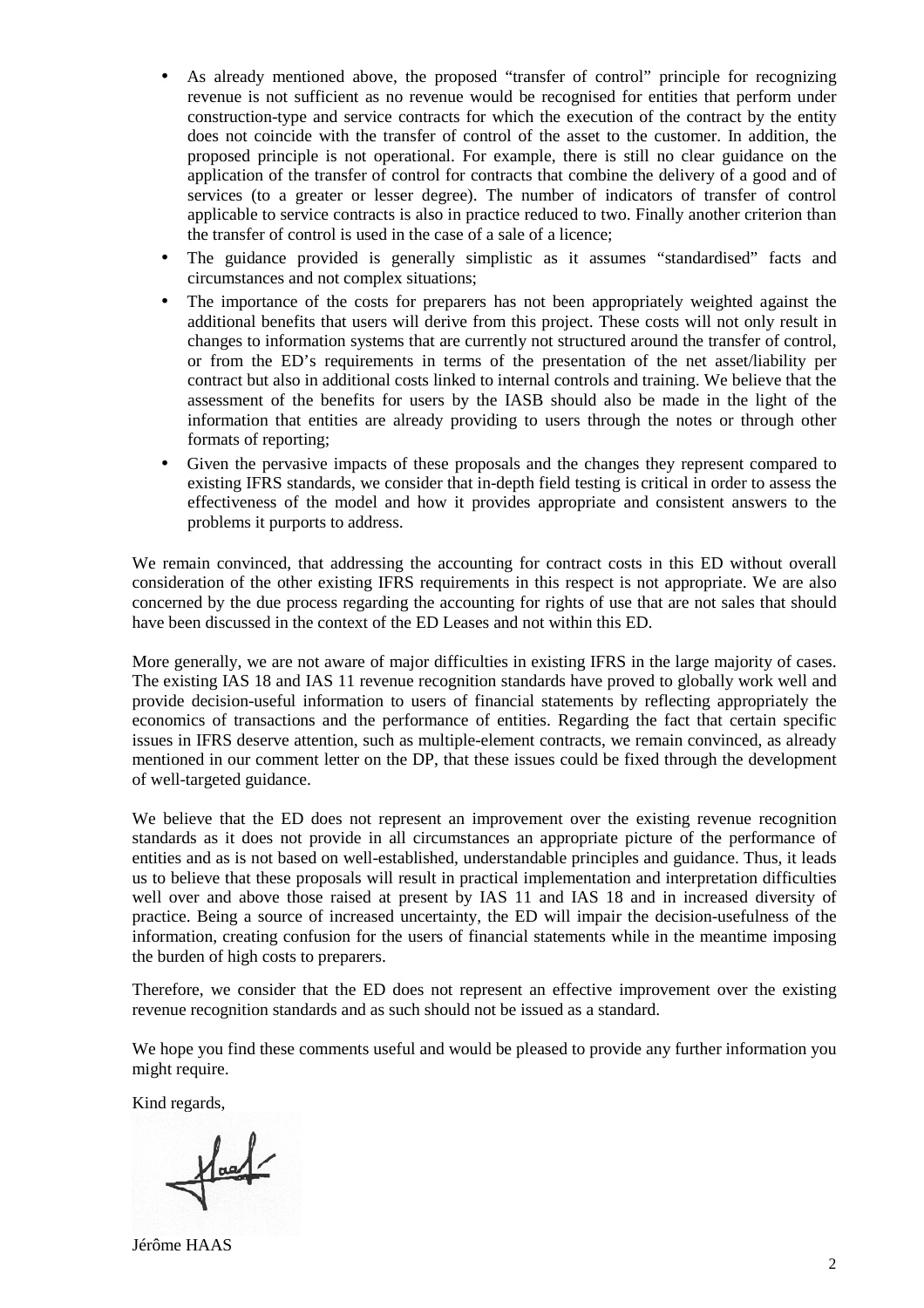**Question 1 — Paragraphs 12–19 propose a principle (price interdependence) to help an entity determine whether:** 

(a) **to combine two or more contracts and account for them as a single contract;** 

(b) **to segment a single contract and account for it as two or more contracts; and** 

(c) **to account for a contract modification as a separate contract or as part of the original contract.** 

**Do you agree with that principle? If not, what principle would you recommend, and why, for determining whether (a) to combine or segment contracts and (b) to account for a contract modification as a separate contract?**

We do not believe that proposing a single principle for combining, segmenting or accounting for a contract modification will ever capture the variety of the contracts and reflects the reality of the activities of the entities. As such, we recommend the IASB to develop other principles.

In addition, we have the two following concerns with the price interdependence criterion set out in the ED:

- We consider that the lack of guidance on the notion of "significant discount" will preclude a correct application of the interdependence principle, thus reducing its relevance. In most circumstances the condition set out in 15 (a) (e.g. the fact that the entity, or another entity, regularly sells identical or similar goods or services separately) will be met. The analysis of interdependence will therefore be based on the fact that the second criterion is fulfilled e.g. the notion of "significant discount". Thus, determining what a significant discount is will be essential, particularly when there is a preexisting relationship. The IASB acknowledges this fact (refer to ED.14). However, the ED does not provide any guidance on how this issue can be addressed. In addition, the example 2 "Contract modifications" does not help as it refers only to "market conditions" and not to the price terms and conditions that the entity makes to customers with similar preexisting customer relationship.
- We consider that when it is possible to allocate a part of a contract modification to a specific performance obligation within this contract, it should be required. The outcome of our proposal may be seen as contradictory with the principle of interdependence, but it has the merits of simplicity and will be less burdensome for preparers.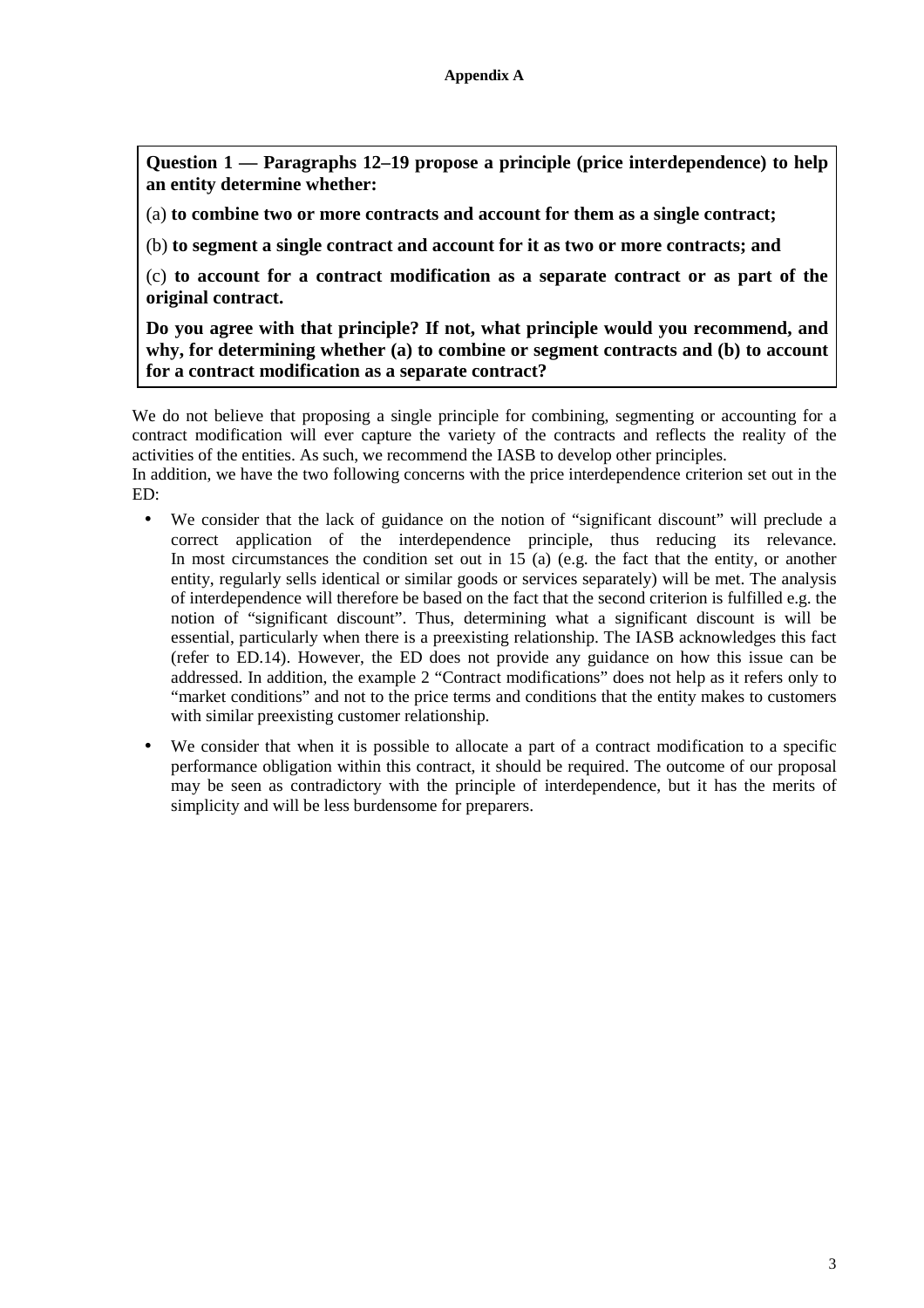**Question 2 — The boards propose that an entity should identify the performance obligations to be accounted for separately on the basis of whether the promised good or service is distinct. Paragraph 23 proposes a principle for determining when a good or service is distinct. Do you agree with that principle? If not, what principle would you specify for identifying separate performance obligations and why?** 

**The principle proposed for the identification of performance obligations, based on the notion of "a distinct good or service", does not reflect the effective business model of the entity and as such results in a "arbitrary" picture of the performance of the entity** 

We note that the proposal to identify the separate performance obligations based on the proposed definition of "a distinct good or service" will result in almost all the goods and services of a contract being considered as performance obligations as, except in rare circumstances, another entity will always sell separately an identical or similar good or service (e.g. in other words, the first criterion of ED.23 will be met in almost all circumstances). The fact that performance obligations need not be separated when an entity transfers promised goods or services to a customer at the same time does not alleviate the concern as in any case, it assumes the performance obligations have been identified beforehand.

Our overall concern with the proposed definition of a "distinct good or service" is that relevance and comparability will not be achieved by this principle as it does not result in a faithful representation of the activities of the entity.

On the contrary, we consider that a good or service should be considered as distinct only if either:

- The entity sells an identical or similar good or service separately;
- The entity could sell the good or service because it meets both of the following conditions:
	- It has a distinct function;
	- It has a distinct margin that is effectively monitored by the management through internal reporting.

We consider that this proposal will result in more decision-useful information as it best reflects the way management is effectively conducting its own activities. So users will be in a situation to compare entities with real similar performance and not entities presenting "artificially imposed" performance.

#### **The proposed measurement for renewal options should be clarified**

We are in favor of a separate measurement of options granted to customers for additional goods and services as proposed in the ED. We are opposed to the measurement of such options on a look-through approach (eg. on the same approach as that proposed in the ED Leases). However, we note that the paragraphs 216 to 219 of the basis for conclusions may suggest that the measurement of such options should not be made on a separate basis but on the basis of a look-through approach. We recommend that the IASB clarify this topic and illustrate through an example the discussion made in these paragraphs.

In addition, we believe that the question of renewal options cannot be discussed separately from the notion of "price interdependence". For example, Example 27 and the accompanying Basis for Conclusions do not establish the reasons for which, if the option is a performance obligation of the initial contract, its measurement should take into effect the terms and conditions of the following contracts.

## **The treatment of sales incentives, marketing costs and discounts should be reconsidered on a comprehensive basis**

As mentioned in our comment letter on the DP, we consider that characterising what differentiates sales incentives from a marketing cost, or from a discount granted at the date of the initial transaction is complex. However, this distinction is fundamental because these transactions do not necessarily have the same accounting treatment under IFRS.

The IASB acknowledges that this topic is complex by stating in ED.BC 44 that "the boards also noted that even if a conceptual justification could be found to distinguish goods or services that are marketing incentives from those that give rise to performance obligations, it would be difficult to develop criteria to make that distinction in practice".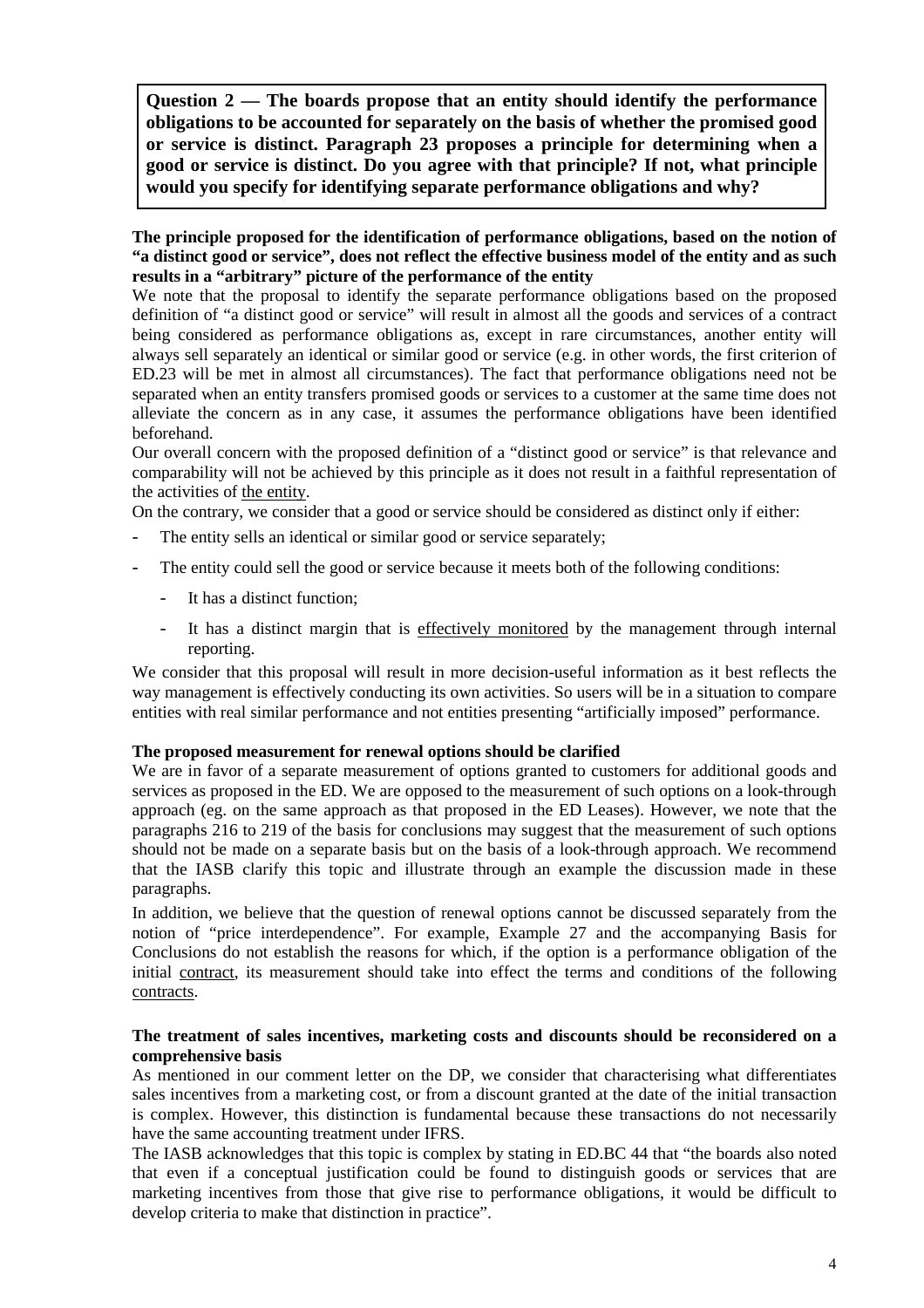We consider that the difficulty to develop criteria to make such a distinction work should not prevent the IASB from reconsidering this issue more thoroughly as it is central for the measure of the performance of certain industries.

**Question 3 — Do you think that the proposed guidance in paragraphs 25–31 and related application guidance are sufficient for determining when control of a promised good or service has been transferred to a customer? If not, why? What additional guidance would you propose and why?** 

## **The proposed "transfer of control" principle is not appropriate as it does not provide decisionuseful information on the performance of entities for some contracts for entities that perform under construction-type and service contracts for which the execution of the contract by the entity does not coincide with the transfer of control of the asset to the customer**

We note that no revenue would be recognised for entities that perform under construction-type and service contracts for which the execution of the contract by the entity does not coincide with the transfer of control of the asset to the customer. Such accounting will result in a misrepresentation of the economic activity of the entity as its income statement would portray the same performance as the income statement of another entity that has not signed any contract. We consider that in such contracts, the entity transfers economic resources to the customer and thus, performs on an ongoing basis as the contract is executed. The entity should be considered released from its obligations towards the customer when executing the contract.

## **The proposed "transfer of control" principle and accompanying guidance for recognising revenue is still not operational**

We note that despite providing a definition of what control is and of indicators that may be used in the determination of transfer of control, the ED requires applying another definition of transfer of control when assessing if a contract consists in a sale of a licence or similar intangible asset. We believe that this illustrates that:

- The IASB has still not yet been able to operationalise the application of control for contracts that combine the delivery of goods and of services (to a greater or lesser degree). The illustrating guidance provided in Example 15 is simplistic as it assumes an "all or nothing" approach (eg all the indicators of control are present in the first scenario or none of them is met in the second scenario). As a result, the same issues as those identified in the DP remain unanswered for some industries (for example for IT or consulting service providers who deliver a "physical asset" within their contract) and particularly how to assess if the control has been transferred.
- The IASB has not provided sufficient relevant indicators that the customer has obtained control of a service. In this regard, we note that the IASB acknowledges that two out the four indicators provided may be not relevant for services;
- The IASB proposes to apply another criterion than the transfer of control in the case of a sale of a licence or a similar intangible asset. We believe that this illustrates that a single principle cannot be applied to all contracts; refer to our response to Question 16.

We are therefore convinced that the "transfer of control" notion will not be understood correctly and interpreted in a consistent manner. As such, its application will, in many cases, not improve the comparability and understandability of revenue for users, which is contrary to the overall objective of the ED.

### **More generally, we consider that the notion of control has not been fully considered and debated in the framework project**

The definition of control is fundamental in the accounting model developed by the IASB. The IASB has recently discussed this principle in several IASB projects such as the consolidation project or the derecognition project. On this occasion, this principle has been highly challenged.

Given the importance of the notion of control and its wide-ranging implications within the IASB model, we consider that it deserves a comprehensive debate with constituents and that this debate should take place in the context of the conceptual Framework project and not in the context of the development of new standards.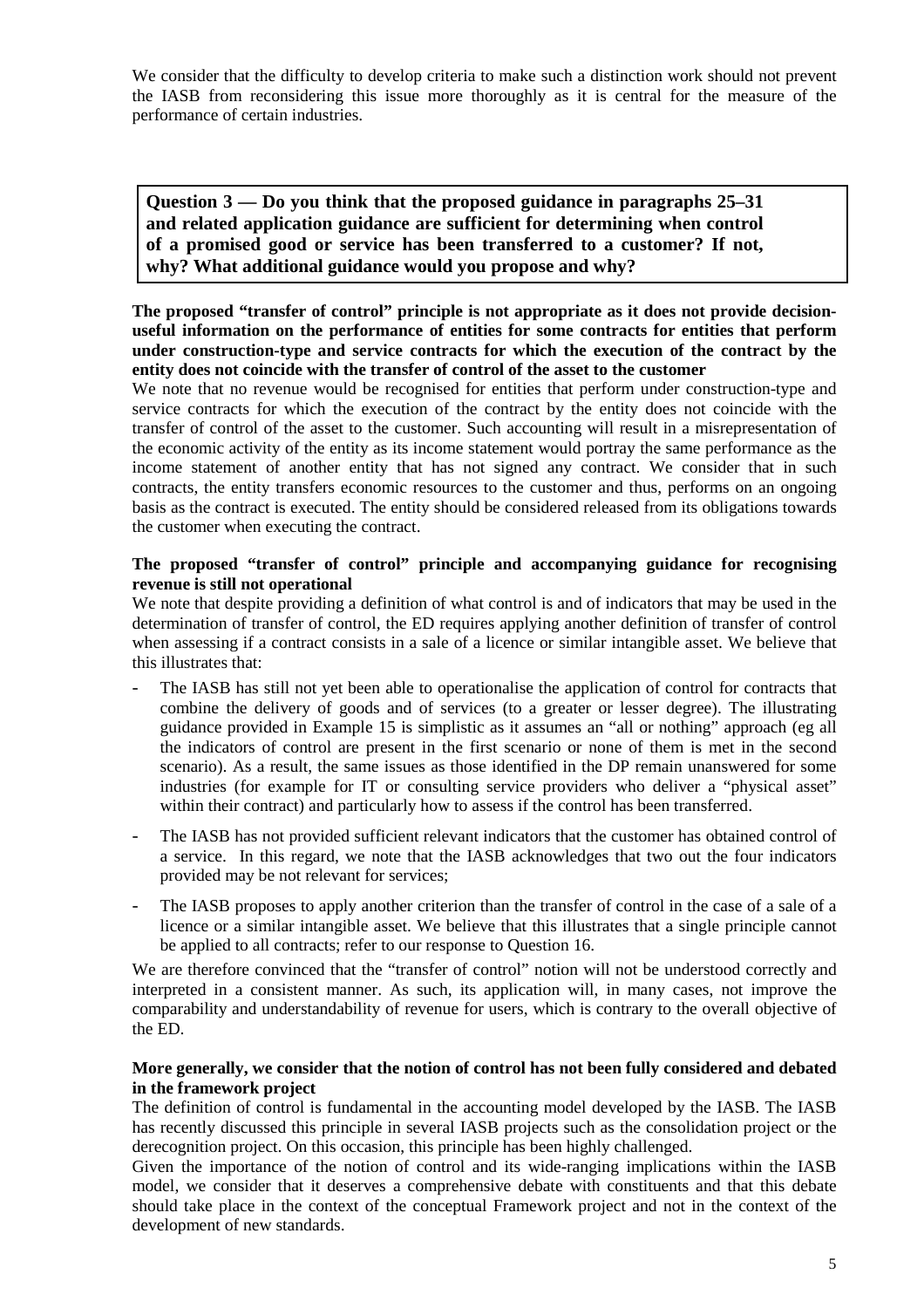**Question 4 — The boards propose that if the amount of consideration is variable, an entity should recognise revenue from satisfying a performance obligation only if the transaction price can be reasonable estimated. Paragraph 38 proposes criteria that an entity should meet to be able to reasonably estimate the transaction price. Do you agree that an entity should recognise revenue on the basis of an estimated transaction price? If so, do you agree with the proposed criteria in paragraph 38? If not, what approach do you suggest for recognising revenue when the transaction price is variable and why?** 

## **The use of a probability-weighted reasonable estimate for the measurement of variable consideration would not provide decision-useful information about the future cash flows of the entity as it may portray revenue that is unlikely to be the amount that the customer ultimately pays**

The IASB considers that, conceptually, uncertainty in the amount of consideration should be reflected in the measurement of the contract asset rather than through recognition (refer to ED BC95). As already mentioned in our comment letter to the ED on IAS 37, we do not consider that it should be systematically the case. In addition, we believe that, if the IASB wishes to change this principle, it should do so via a wider debate under the Conceptual Framework project.

Thus, we disagree with the approach proposed to measure the amount of variable consideration, e.g. a probability-weighted approach coupled with a reasonable estimate threshold in the context of a single contract. We consider that it would not provide decision-useful information about the future cash flows of the entity as it may portray revenue that is unlikely to be the amount that the customer ultimately pays. As such, this proposal will decrease the reliability of the "revenue" line. We are therefore of the view that maintaining the current practice and requesting additional disclosures about the possible outcomes and the nature of uncertainties involved would provide far more decision-useful information to users than the proposed approach.

From a general point of view, we consider that a probability-weighted approach is a less objective measure than a best estimate coupled with a threshold as regards single contracts. This technique requires management to develop complex models involving the identification of both multiple scenarii of future cash outflows and of the probabilities to be assigned to these scenarii. As such, we consider that this measurement lacks relevance and decreases the reliability and predictive nature of information provided to users, in addition to implying a very high degree of subjectivity which increases scope for manipulation.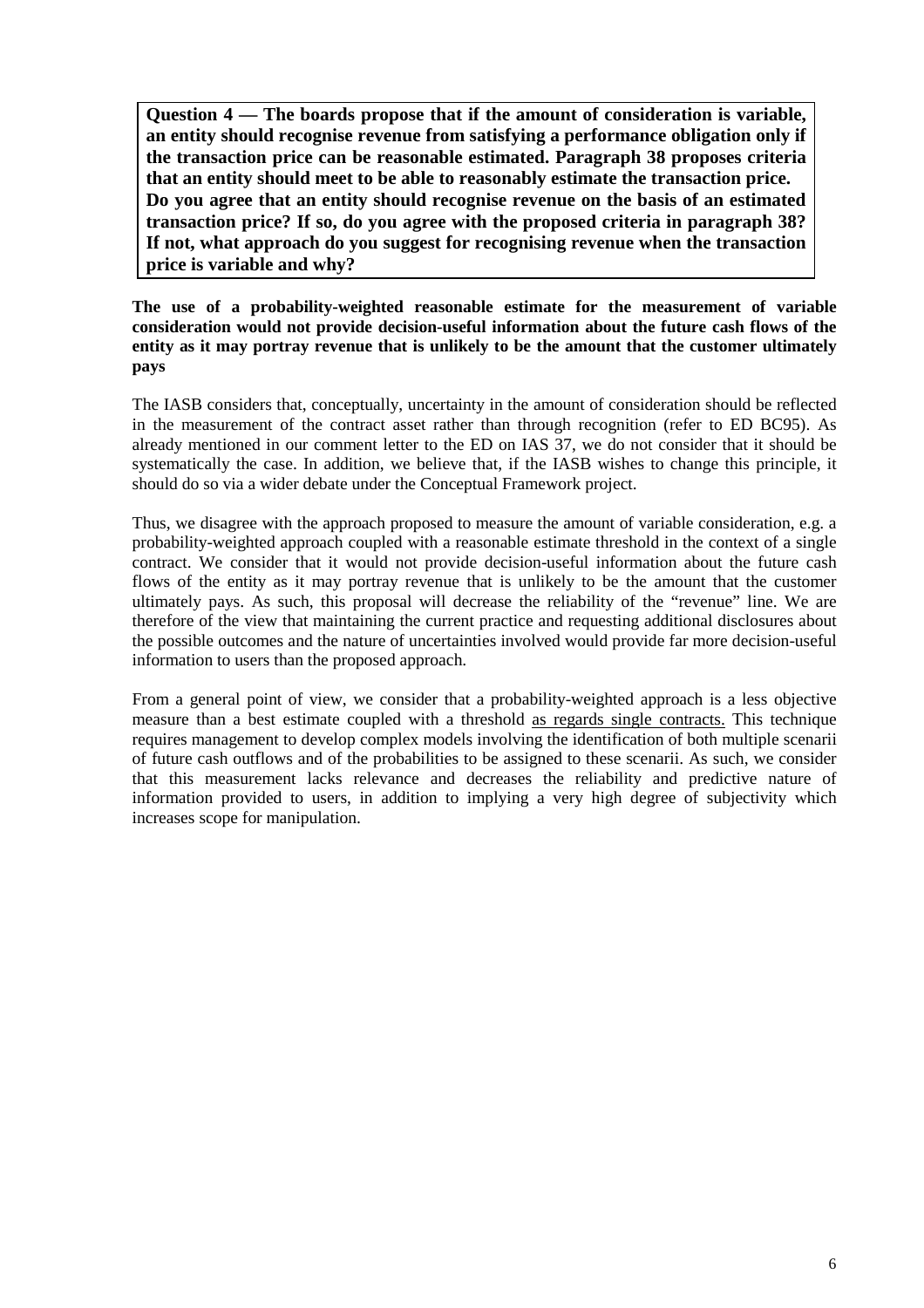**Question 5 — Paragraph 43 proposes that the transaction price should reflect the customer's credit risk if its effects on the transaction price can be reasonably estimated. Do you agree that the customer's credit risk should affect**  *how much* **revenue an entity recognises when it satisfies a performance obligation rather than** *whether* **the entity recognises revenue? If not, why?** 

We do not agree with the proposal except in the circumstances where the credit risk of the customer is priced into the transaction price or when the contract includes a material financing component.

We therefore consider that in most circumstances, the existing accounting treatment should be maintained for corporate entities e.g:

- the customer's credit risk should continue to affect only whether revenue is recognised and not how much revenue is recognised. For further details on our view on the way uncertainty in the amount of consideration should be treated, please refer to our response to Question 4;
- the customer's credit risk credit should continue to be presented as a component of costs and not as a reduction of revenue when the customer's credit risk is not priced in the transaction price or when the contract does not include a material financing component.

**Question 6 — Paragraphs 44 and 45 propose that an entity should adjust the amount of promised consideration to reflect the time value of money if the**  contract includes a material financing component (whether explicit or implicit). **Do you agree? If not, why?** 

We agree with the proposal.

**Question 7 — Paragraph 50 proposes that an entity should allocate the transaction price to all separate performance obligations in a contract in proportion to the standalone selling price (estimated if necessary) of the good or service underlying each of those performance obligations. Do you agree? If not, when and why would that approach not be appropriate and how should the transaction price be allocated in such cases?** 

We note that the ED does not provide any detailed guidance on how the stand-alone selling price should be determined. As already mentioned in our comment letter on the DP, we recommend that the IASB provide guidance to clarify how the stand-alone selling price should be determined so as to avoid any differing interpretations and in particular on whether or not the stand-alone selling price should be determined taking into the characteristics of the customer with whom the contract is signed and how this interacts with the requirement to "maximise the use of observable inputs". Concerning the allocation of a change in the transaction price, refer to our response to Q1.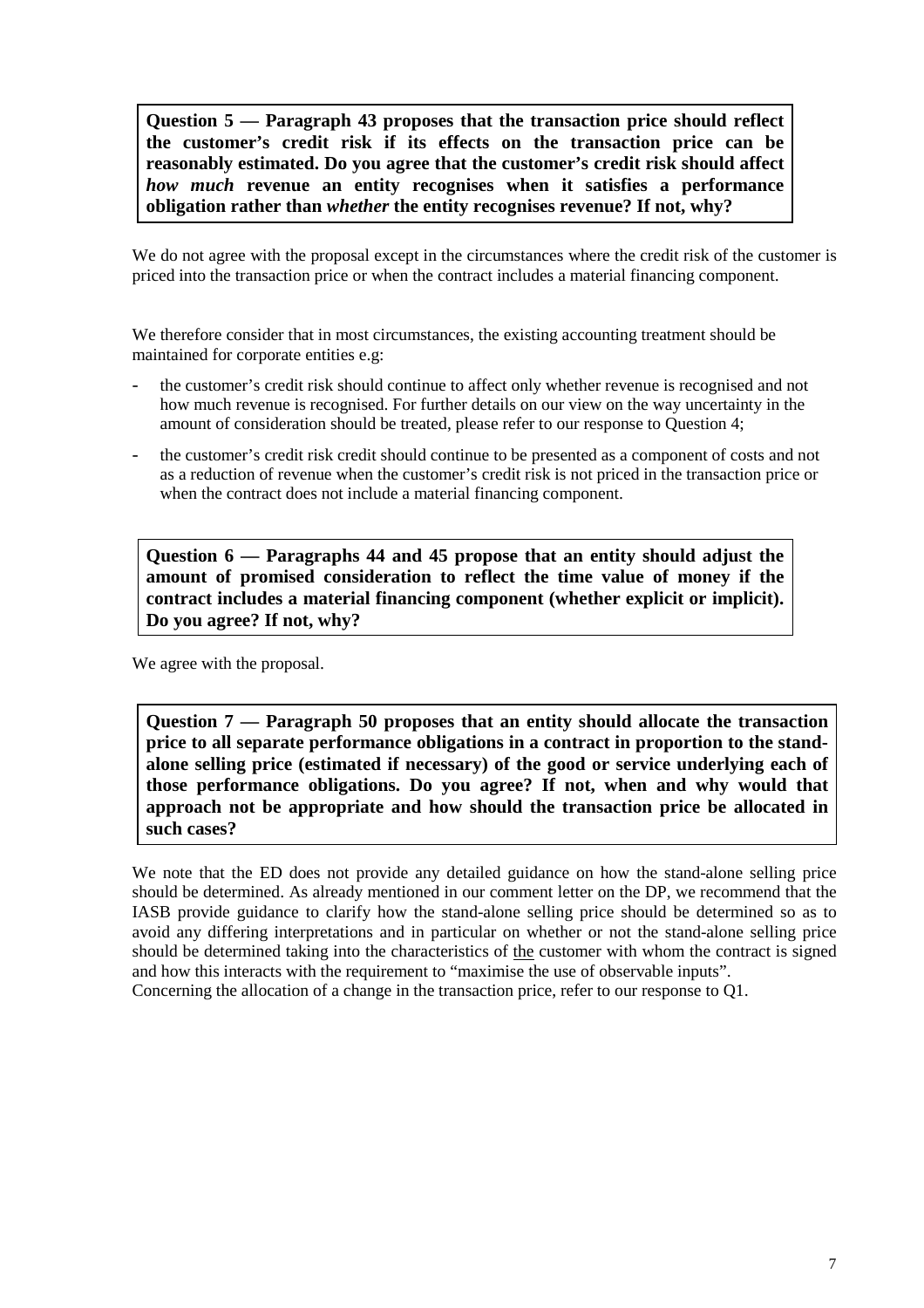**Question 8 — Paragraph 57 proposes that if costs incurred in fulfilling a contract do not give rise to an asset eligible for recognition in accordance with other standards (for example IAS 2 or ASC Topic 330; IAS 16 or ASC Topic 360; and IAS 38**  *Intangible Assets* **or ASC Topic 985 on software), an entity should recognise an asset only if those costs meet specified criteria.** 

**Do you think that the proposed requirements on accounting for the costs of fulfilling a contract are operational and sufficient? If not, why?** 

As mentioned in our comment letter on the DP, we remain convinced, that addressing the accounting for contract costs in this ED without overall consideration of the other existing requirements in this respect (such as IAS 2, IAS 16 or IAS 38) is not appropriate.

**Question 9 — Paragraph 58 proposes the costs that relate directly to a contract for the purpose of (a) recognising an asset for resources that the entity would use to satisfy performance obligations in a contract and (b) any additional liability recognised for an onerous performance obligation.** 

**Do you agree with the costs specified? If not, what costs would you include and why?** 

As mentioned in our response to Question 8, we remain convinced that the accounting treatment of the contract costs should not have been discussed in this ED.

However, we have decided to respond to this question as we consider that we are particularly concerned by this proposal that will result in recognising a loss for each onerous performance obligation of a contract while the contract is overall profitable. We consider that the information provided will not be useful to users as it does not reflect the economics and the performance of the contract. Conversely, we believe that the existing IAS 37 approach, based on an overall approach of the contract (after segmentation/combination), provides relevant information on onerous contracts and thus should be maintained.

We also note that the requirement to recognise a liability for onerous performance obligations is established at the level of a performance obligation and not at the level of the separate performance obligations (in other words at a lower level than the unit of account for identification and measurement of performance obligations). Please note that should this requirement be established at the level of the separate performance obligations, our concern about the lack of usefulness of the information would nevertheless remain the same.

Regarding the requirement to measure the costs for performing the onerous obligation on a probability-weighted approach, please refer to our comments in Question 4 concerning our view on the probability-weighted approach.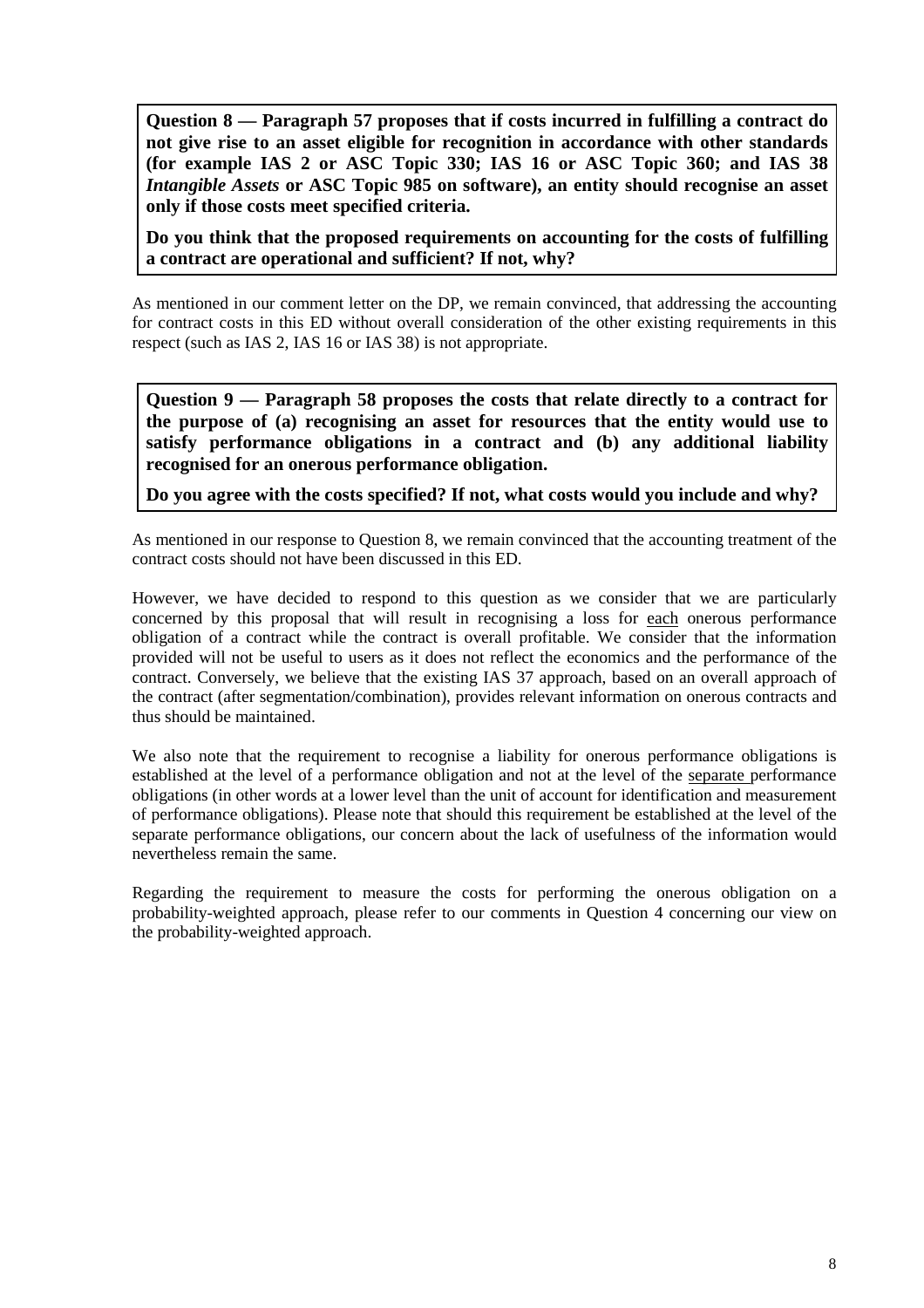**Question 10 — The objective of the boards' proposed disclosure requirements is to help users of financial statements understand the amount, timing, and uncertainty of revenue and cash flows arising from contracts with customers. Do you think the proposed disclosure requirements will meet that objective? If not, why?** 

**Question 11 — The Boards propose that an entity should disclose the amount of its remaining performance obligations and the expected timing of their satisfaction for contracts with an original duration expected to exceed one year.** 

**Do you agree with that proposed disclosure requirement? If not, what, if any, information do you think an entity should disclose about its remaining performance obligations?** 

**Question 12 — Do you agree that an entity should disaggregate revenue into the categories that best depict how the amount, timing, and uncertainty of revenue and cash flows are affected by economic factors? If not, why?** 

### **General comment**

We are concerned that there is a general current disclosure overload within IFRS. This overload of information is not only burdensome and costly for entities but also obscures sometimes key information for users. We thus urge the IASB to complete the Disclosure Phase of its Framework project as soon as possible to enable entities to move from a compliance exercise toward a real principles-based disclosure framework focused on key information for users.

## **Presentation of net contract asset and contract liability**

We are not convinced of the relevance of this requirement as we are not sure of understanding its decision-usefulness for users. In addition, this requirement can lead to significant costs for some entities as they will be requested to review and adapt their IT systems to capture the necessary information. We therefore recommend that the IASB reassess this requirement in the light of its benefits for users.

### **Reconciliation of contract balances**

We also question the decision-usefulness of the reconciliation of contract balances for users compared to its costs for preparers.

**Question 13 — Do you agree that an entity should apply the proposed requirements retrospectively (that is, as if the entity had always applied the proposed requirements to all contracts in existence during any reporting periods presented)? If not, why?** 

**Is there an alternative transition method that would preserve trend information about revenue but at a lower cost? If so, please explain the alternative and why you think it is better.** 

We agree with the proposed retrospective application. However, we are convinced that this proposal will be really burdensome for some entities. Thus, we urge the IASB to contemplate a sufficiently long lead time to help alleviate some of the concerns due to this proposal.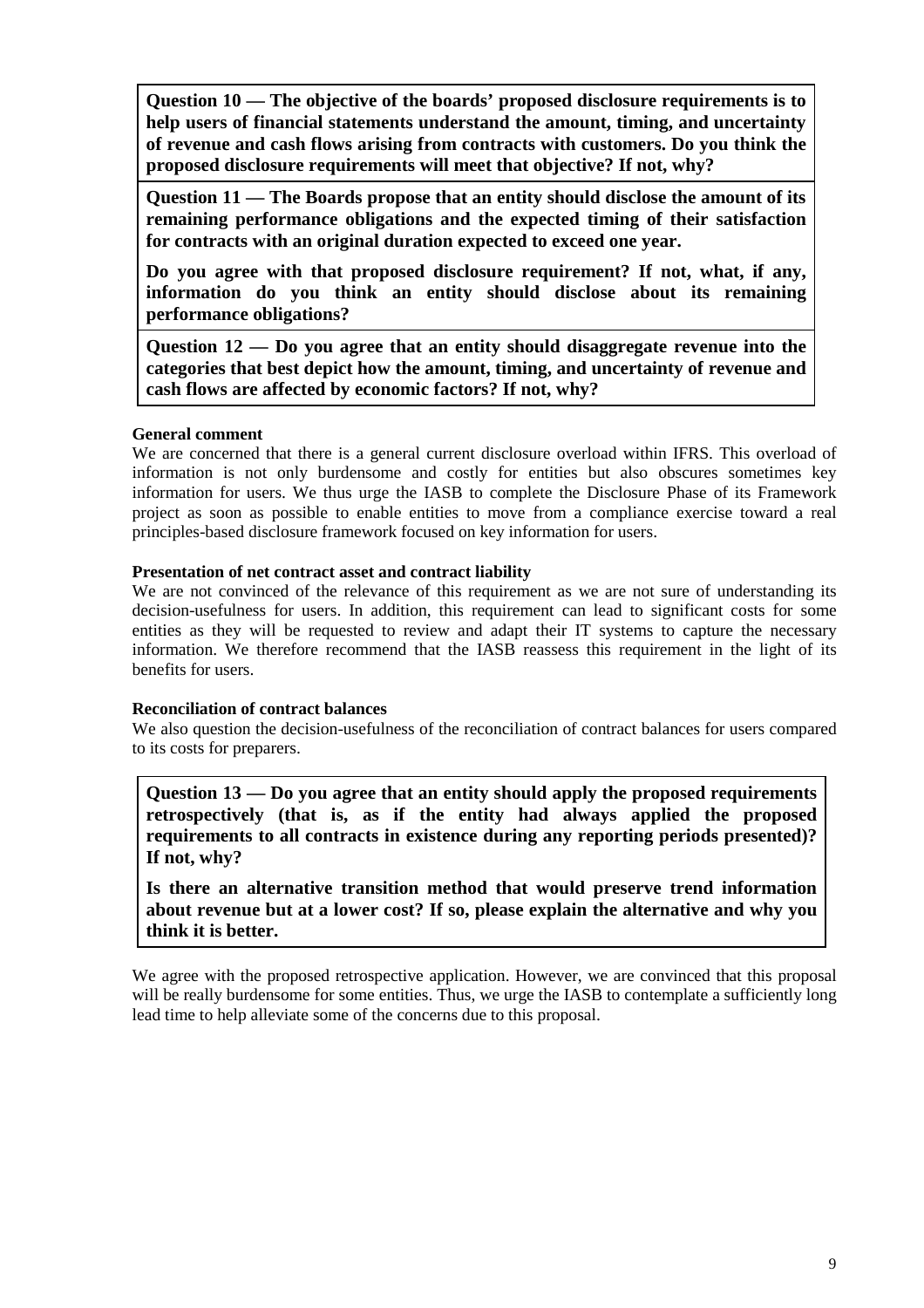# **Question 14 — The proposed application guidance is intended to assist an entity in applying the principles in the proposed requirements. Do you think that the application guidance is sufficient to make the proposals operational? If not, what additional guidance do you suggest?**

The guidance provided is generally simplistic as it assumes "standardised" facts and circumstances and not complex situations. The usefulness of this guidance is therefore reduced as it will not help entities to address the most complex transactions. This is contrary to one of the objectives of the ED that was to provide a robust revenue recognition framework to deal with complex transactions.

We believe that as long as complex situations have not been field-tested it is not possible to assess how effective a model is and how it provides appropriate and consistent answers to the problems it purports to address.

To further illustrate our comments, please find hereafter some detailed examples: ,

- Example 2 Contract modifications this example does not specify how it is assessed that the discount granted to the customer is material (in the context of the preexisting customer relationship);
- Example 6 Telecommunication services this example does not consider the possibility that the fixed monthly fee could be interdependent with the pricing of the additional call minutes or texts (stated otherwise, the fixed monthly fee may also include a significant discount as the customer has been granted the option to buy additional call minutes or texts without a material discount);
- Example 14 Sale and repurchase of an asset the put option example illustrates a refund at the initial transaction price. However, in some industries, the refund price is inferior to the transaction price as the length of the contract is significant. It would have been useful to illustrate such a case;
- Example 15 Manufacturing services versus manufactured equipment this example is not useful as it assumes in the scenario 1 that almost all the indicators of control are met and the contrary in the scenario 2; so one of the key issues of the ED, e.g. how to assess the transfer of control in transactions that combine goods and services is not addressed;
- Example 16 Consulting services this example assumes that the fees are non-refundable which is very rare in practice;
- Example 27 refer to our answer to question 1.

In addition, we note that:

- the useful guidance previously included in IAS 18 on the financial fees that are earned as services are provided should have been maintained;
- the future accounting treatment of dividends should have been specified.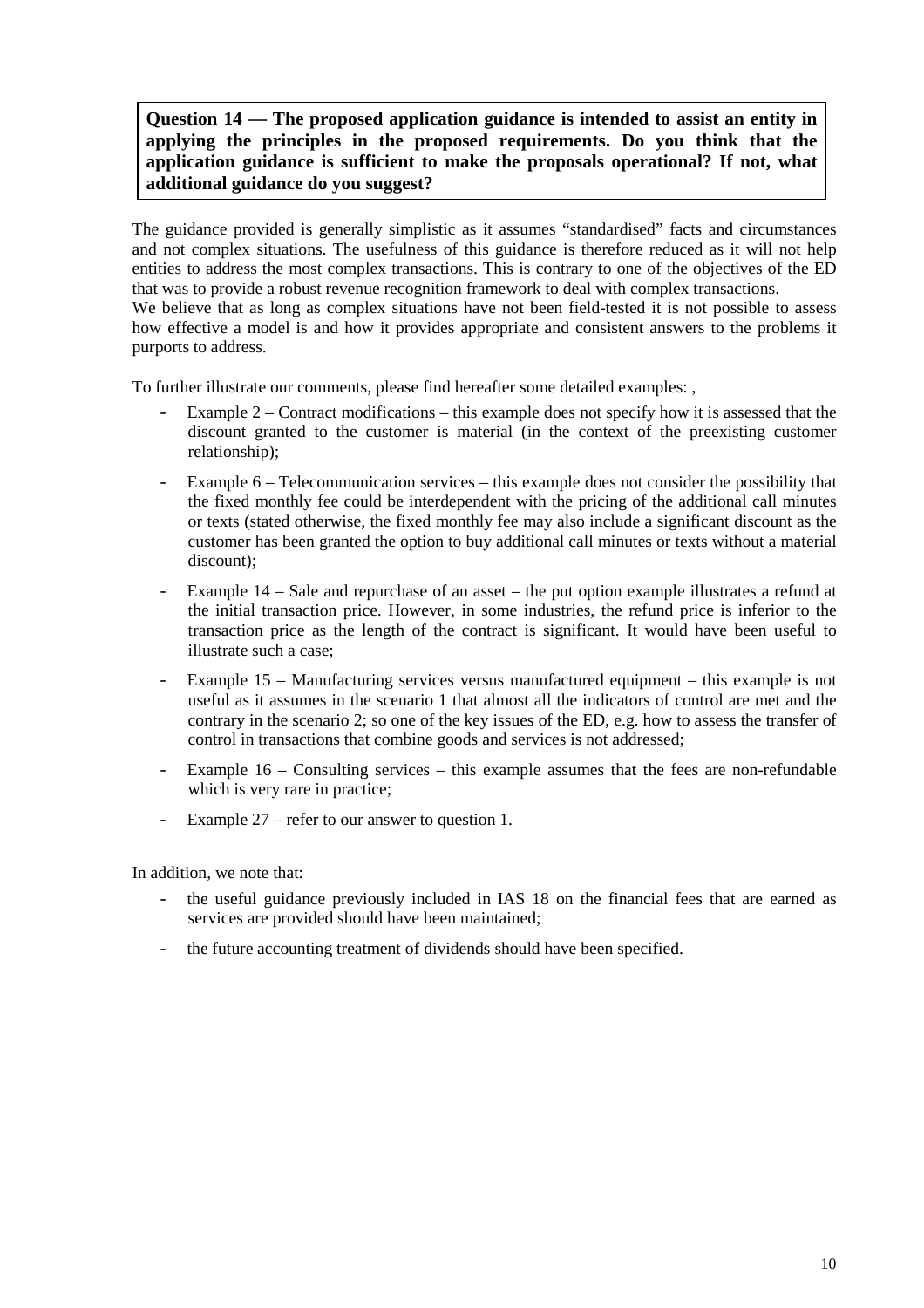**Question 15 — The Boards propose that an entity should distinguish between the following types of product warranties:** 

(a) **a warranty that provides a customer with coverage for latent defects in the product. This does not give rise to a performance obligation, but requires an evaluation of whether the entity has satisfied its performance obligation to transfer the product specified in the contract.** 

(b) **a warranty that provides a customer with coverage for faults that arise after the product is transferred to the customer. This gives rise to a performance obligation in addition to the performance obligation to transfer the product specified in the contract.** 

**Do you agree with the proposed distinction between the types of product warranties? Do you agree with the proposed accounting for each type of product warranty? If not, how do you think an entity should account for product warranties and why?** 

Appendix B.15 proposes that if an entity is required to repair defective products in a warranty covering latent defects in the product, the entity does not recognise revenue for the portion of the transaction price attributed to the products' components expected to be replaced in the repair process. Thus, revenue would only be recognised on the "components that are not expected to be replaced". This proposal is inconsistent with the model proposed in the ED which is based on the identification and the allocation of the transaction price to separate performance obligations and not down to the components of separate performance obligations.

More generally, we consider that the proposed accounting treatment for warranties that cannot be sold separately by the entity (as for example, a statutory warranty) is not appropriate as it delays the recognition of revenue while the entity is only committed to incur potential additional costs subsequently to the sale of the asset to the customer. Existing IAS 37 requirements should therefore be maintained. Recognising the liability at the date of the sale of the related product reflects the economics of such warranties that have no standalone value for the customer.

## **The guidance on the distinction between a quality insurance warranty and an insurance warranty is not sufficiently robust**

We are convinced that in many cases it will be difficult for entities to properly distinguish between a quality insurance warranty and an insurance warranty. However, this distinction is important as the changes in estimates would be recognised as an adjustment of revenue in the case of a quality insurance warranty whereas the initial allocation of the transaction price will not be modified in the case of an insurance warranty.

We consider that the IASB has not provided sufficiently robust indicators to help entities make this distinction. For example, the third indicator provided in AppendixB.18 suggests that long–term warranties are generally insurance warranties whereas typically, in some industries, as in real estate, the fact that the coverage period is long does not mean that it is aimed at principally covering faults arising after the transfer of the product.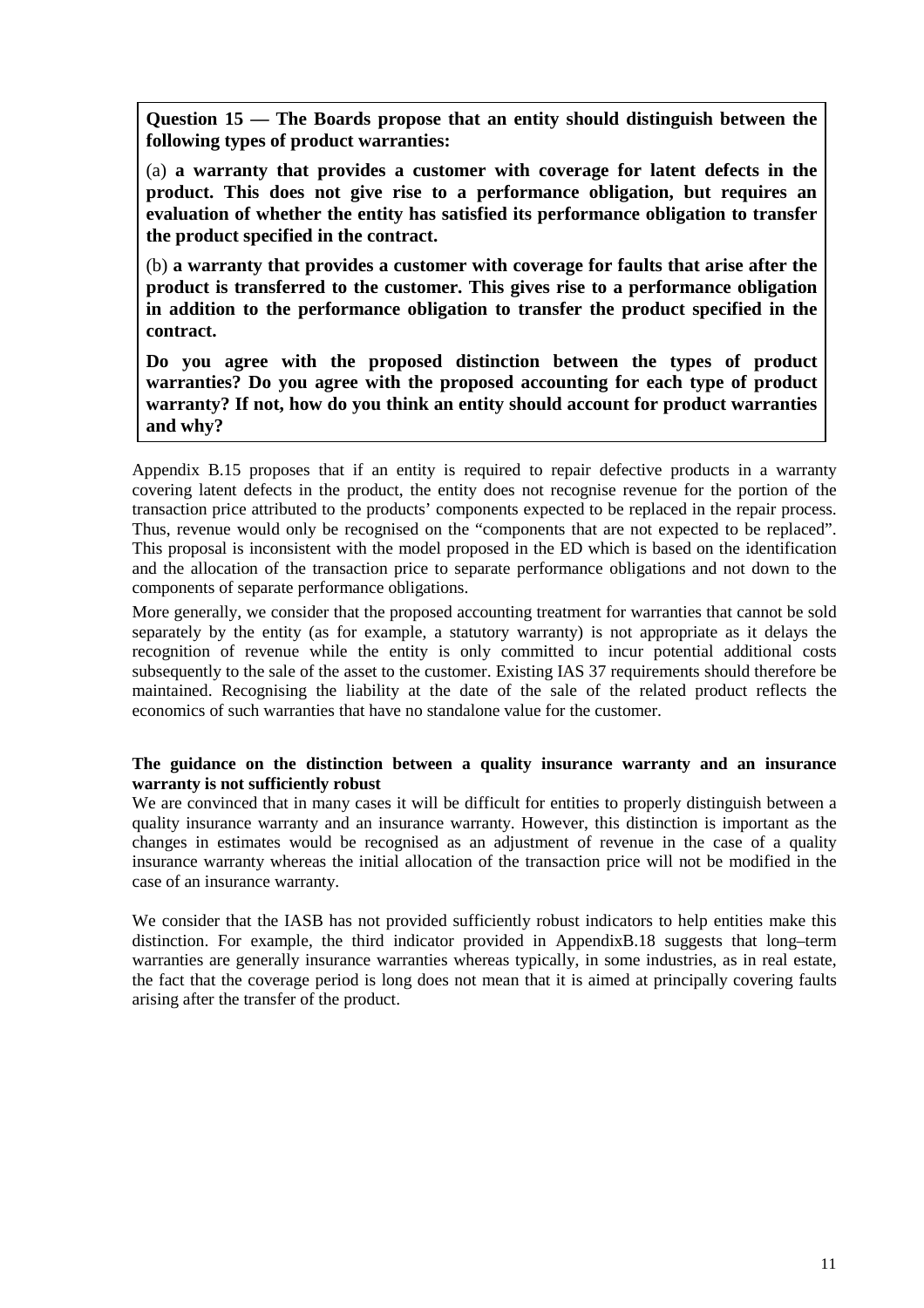**Question 16 — The boards propose the following if a licence is not considered to be a sale of intellectual property:** 

(a) **if an entity grants a customer an exclusive licence to use its intellectual property, it has a performance obligation to permit the use of its intellectual property and it satisfies that obligation over the term of the licence; and** 

(b) **if an entity grants a customer a non-exclusive licence to use its intellectual property, it has a performance obligation to transfer the licence and satisfies that obligation when the customer is able to use and benefit from the licence.** 

**Do you agree that the pattern of revenue recognition should depend on whether the licence is exclusive? Do you agree with the patterns of revenue recognition proposed by the boards? Why or why not?** 

## **The IASB requires applying another criterion than the transfer of control in the case of a sale of a licence or a similar intangible asset. We believe that this illustrates that a single principle cannot be applied to all contracts**.

We note that the ED requires applying another definition of transfer of control when assessing if a contract consists in a sale of licence or similar intangible asset (e.g. "when the customers obtains the control of substantially all the rights associated with the entity's intellectual property") without even defining the notion of "substantially all the rights associated". In addition, we note that this proposal is introduced through the guidance to the ED without even justifying it.

We believe that this illustrates that a single principle cannot be applied to all contracts.

## **The accounting treatment of contracts relating to licences and rights to use that are not sales should have been discussed within the ED Leases**

The IASB proposes to exclude the leases of intangible assets from the scope of the future ED Leases based on the following rationale: "Although the boards have identified no conceptual reason why a lease accounting standard should exclude intangible assets, the boards decided that they would not include leases of intangible assets within the scope of the proposed IFRS until they had considered the accounting for intangible assets more broadly». (ED "Leases" BC36).

At the same time, the IASB requests the views of its constituents in the ED Revenue Recognition on the accounting for the granting of intellectual property of the entity.

We disagree with the process followed by the IASB eg to propose to scope out intangible assets from a project aimed at dealing with both lessee and lessor accounting and at the same time to request views on the lessor accounting of some other intangible assets.

We consider that the accounting by the lessor of contract relating to both exclusive and non-exclusive licences and rights to use intellectual property of the entity (that are not sales) should have been discussed within the ED "Leases".